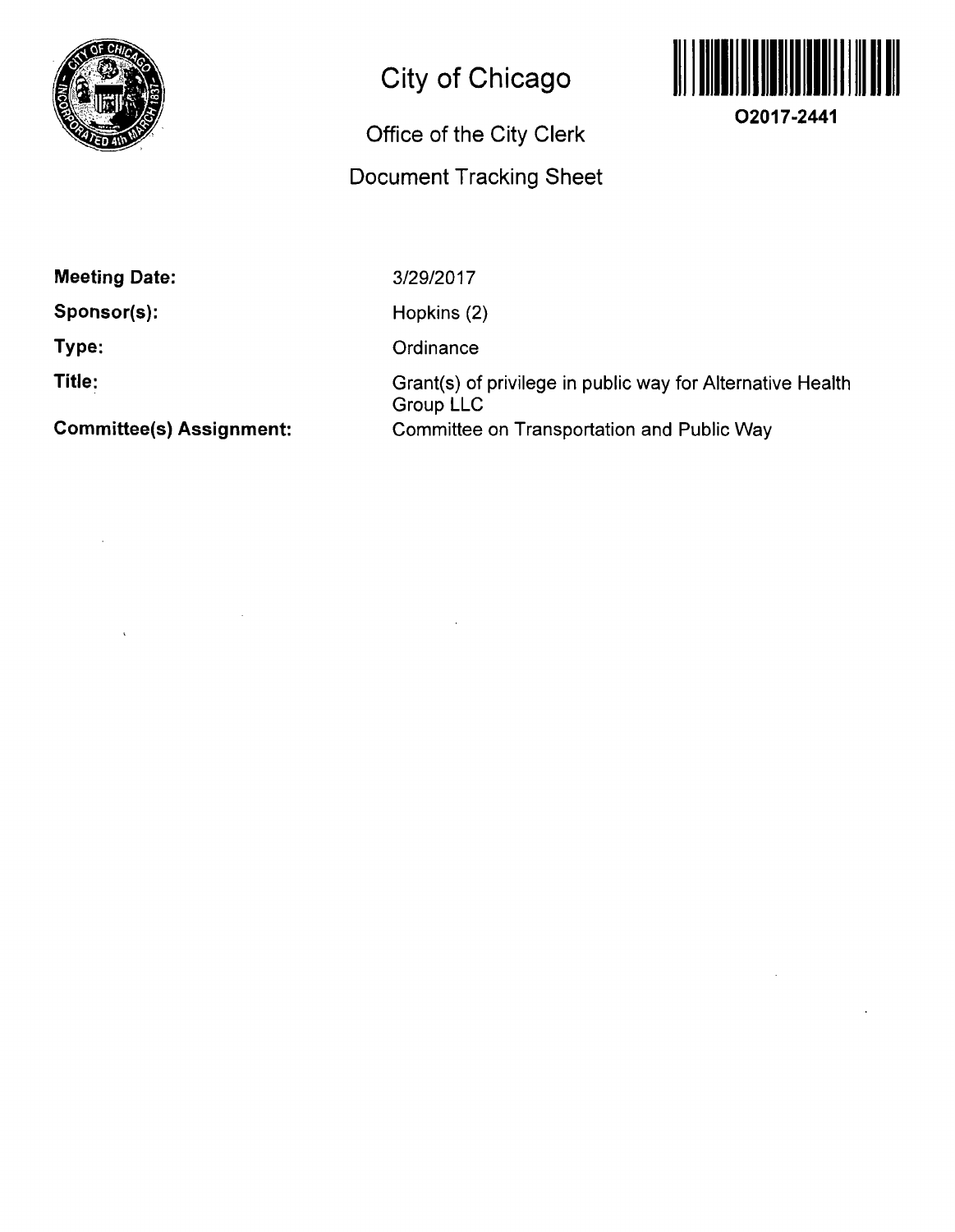**ORDINANCE** ALTERNATIVE HEALTH GROUP LLC Acct. No. 299515-1 Permit No. 1126974

#### Be It Ordained by the City Council of the City of Chicago:

SECTION 1. Permission and authority are hereby given and granted to ALTERNATIVE HEALTH GROUP LLC, upon the terms and subject to the conditions of this ordinance to maintain and use, as now constructed, one (1) Banner(s) projecting over the public right-of-way adjacent to its premises known as 1834-36 W. North Ave..

Said Banner(s) at W. NORTH AVENUE measure(s): One (1) at three (3) feet in length, and eight (8) feet in width for a total of twenty-four (24) square feet.

The location of said privilege shall be as shown on prints kept on file with the Department of Business Affairs and Consumer Protection and the Office of the City Clerk.

Said privilege shall be constructed in accordance with plans and specifications approved by the Zoning Department - Signs.

This grant of privilege in the public way shall be subject to the provisions of Section 10-28-015 and all other required provisions of the Municipal Code of Chicago.

The grantee shall pay to the City of Chicago as compensation for the privilege #1126974 herein granted the sum of seventy-five (\$75.00) per annum in advance.

A 25% penalty will be added for payments received after due date.

The permit holder agrees to hold the City of Chicago harmless for any damage, relocation or replacement costs associated with damage, relocation or removal of private property caused by the City performing work in the public way.

Authority herein given and granted for a period of five (5) years from and after 01/11/2017.

Alderman

Brian Hopkins 2nd Ward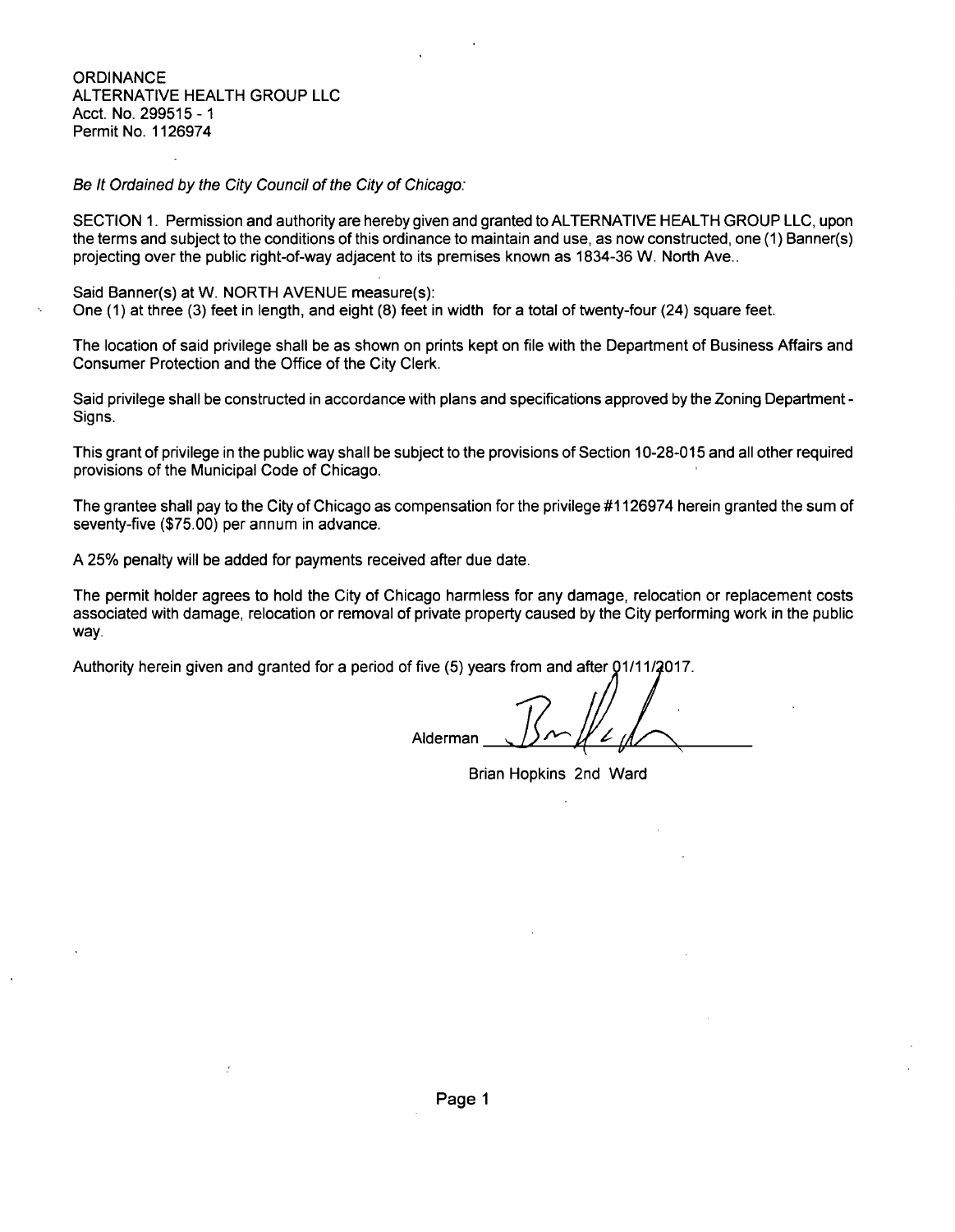**lat 1834-36 W** North Ave **8 feet CONTRACTOR** 

# **3 feet**